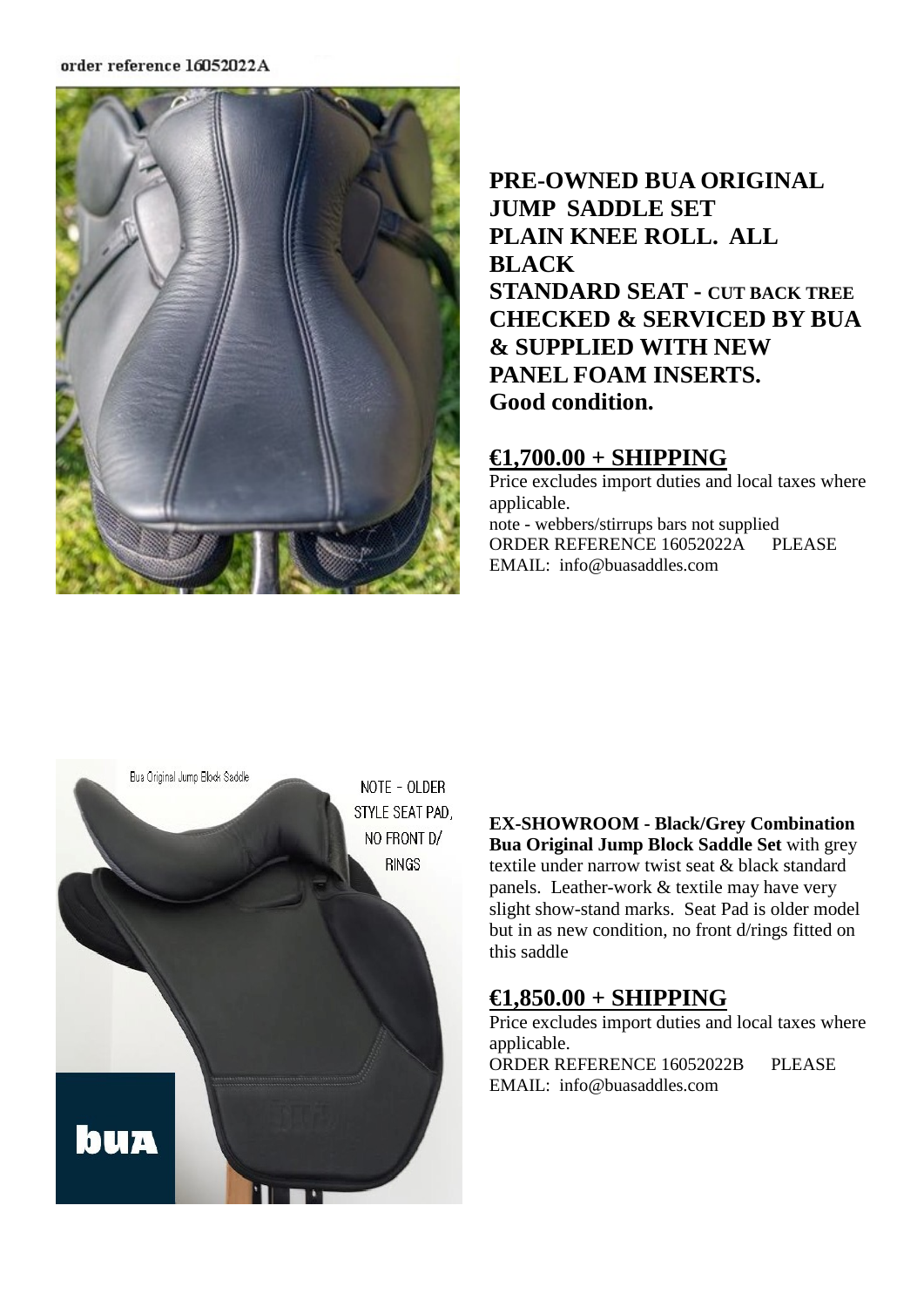**EX-DEM /SHOWROOM** EX-DEM /SHOWROOM<br>Brown Bua Hybrid Performance Saddle with<br>Brown Bua Hybrid Performance Saddle with<br>panels. Choice of harrow or standard seat.<br>Immaculate Condition.<br>Price:  $\epsilon \xi_2 S S S_0 0$ <br>Price:  $\epsilon \xi_2 S S_0 0$ <br>Order refere



buz

### **EX-DEM /SHOWROOM**

**Brown Bua Hybrid Performance Saddle with extra d/rings on back of flaps and leather/foam panels. Choice of narrow or standard seat. Immaculate Condition.**

**Price: €2,595.00 + SHIPPING.**

Price excludes import duties and local taxes where applicable.

**Order reference: 16052022C** PLEASE EMAIL: info@buasaddles.com

Ex-Showroom / Bua Original Black/Grey Combination, Dressage Saddle Set. Old style seat pad. Front D/Rings can be added if required. Immaculate in as new condition, Order reference 16052022D €1,850.00 + shipping.



**EX-DEM /SHOWROOM Black/Grey Combination Bua Original Dressage Saddle Set. Old style seat. Immaculate Condition. Price: €1,850.00 + SHIPPING.** Price excludes import duties and local taxes where applicable. **Order reference: 16052022D** PLEASE EMAIL: info@buasaddles.com